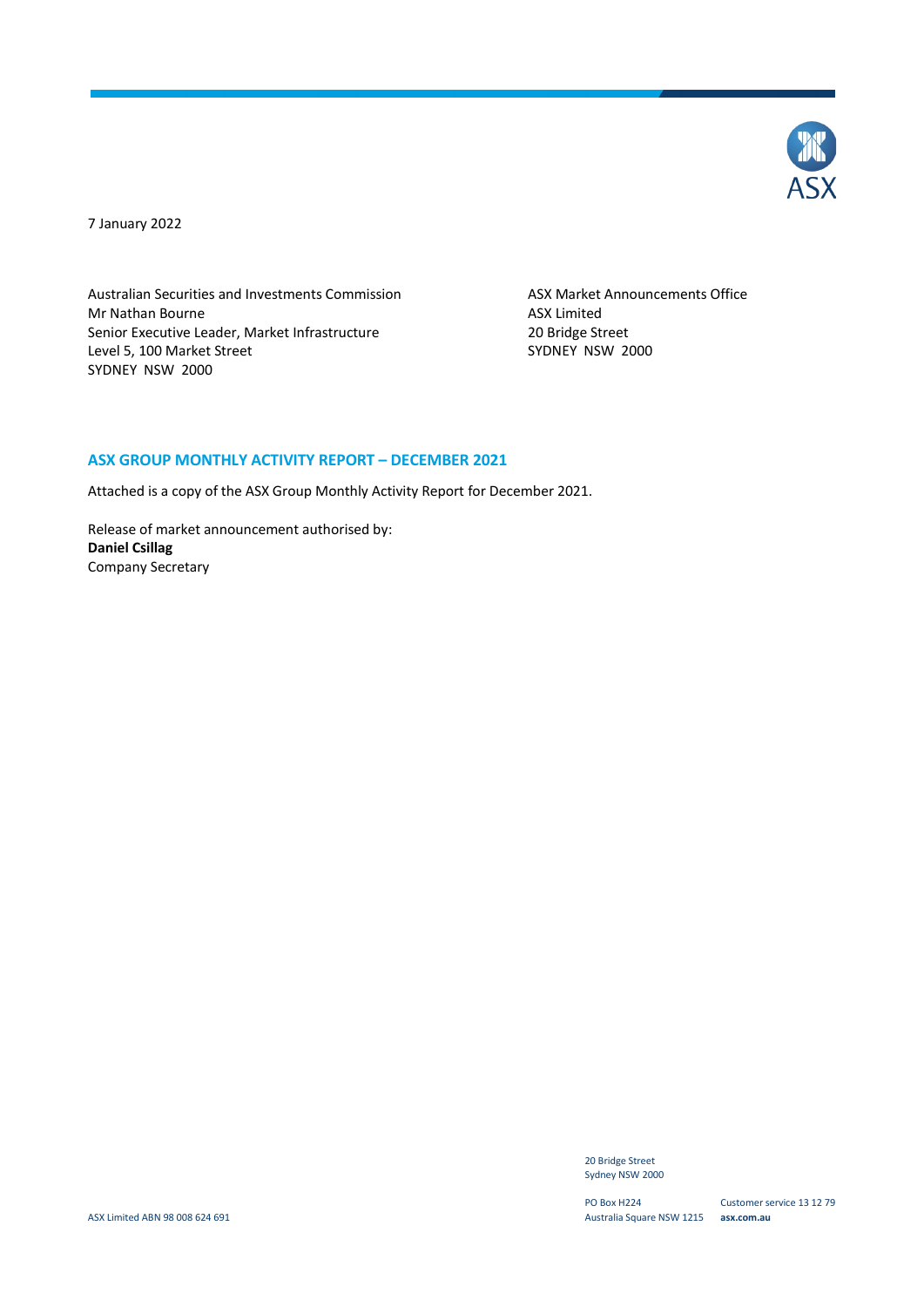

# Market Announcement

7 January 2022

# ASX Group Monthly Activity Report – December 2021

#### **Listings and Capital Raisings**

In December 2021, total capital raised was \$24.9 billion, up 34% on the previous corresponding period (pcp).

| <b>Listings and Capital Raisings</b>                       | <b>December</b> | <b>December</b> | <b>December</b>  | <b>December</b>  |
|------------------------------------------------------------|-----------------|-----------------|------------------|------------------|
|                                                            | 2021            | 2020            | 2021             | 2020             |
|                                                            | <b>Month</b>    | <b>Month</b>    | <b>Financial</b> | <b>Financial</b> |
|                                                            |                 |                 | <b>YTD</b>       | <b>YTD</b>       |
| New listed entities admitted                               | 26              | 33              | 150              | 85               |
| De-listings                                                | 11              | 9               | 79               | 73               |
| Total listed entities (at end of month)                    | 2,299           | 2,200           |                  |                  |
| Change on pcp                                              | 4%              |                 |                  |                  |
|                                                            |                 |                 |                  |                  |
| Initial capital raised (\$million)                         | 3,084           | 7,082           | 29,661           | 17,758           |
| Change on pcp                                              | $-56%$          |                 | 67%              |                  |
|                                                            |                 |                 |                  |                  |
| Secondary capital raised (\$million)                       | 12,007          | 10,694          | 40,938           | 31,267           |
| Other capital raised including scrip-for-scrip (\$million) | 9,832           | 845             | 19,685           | 2,923            |
| Total secondary capital raised (\$million)                 | 21,839          | 11,539          | 60,623           | 34,190           |
| Change on pcp                                              | 89%             |                 | 77%              |                  |
|                                                            |                 |                 |                  |                  |
| Total capital raised including other (\$million)           | 24,923          | 18,621          | 90,284           | 51,948           |
| Change on pcp                                              | 34%             |                 | 74%              |                  |

 In calendar year 2021, 241 new entities listed, compared to 113 in calendar year 2020. Total capital raised in calendar year 2021 totalled \$140.8 billion, compared to \$107.1 billion in calendar year 2020.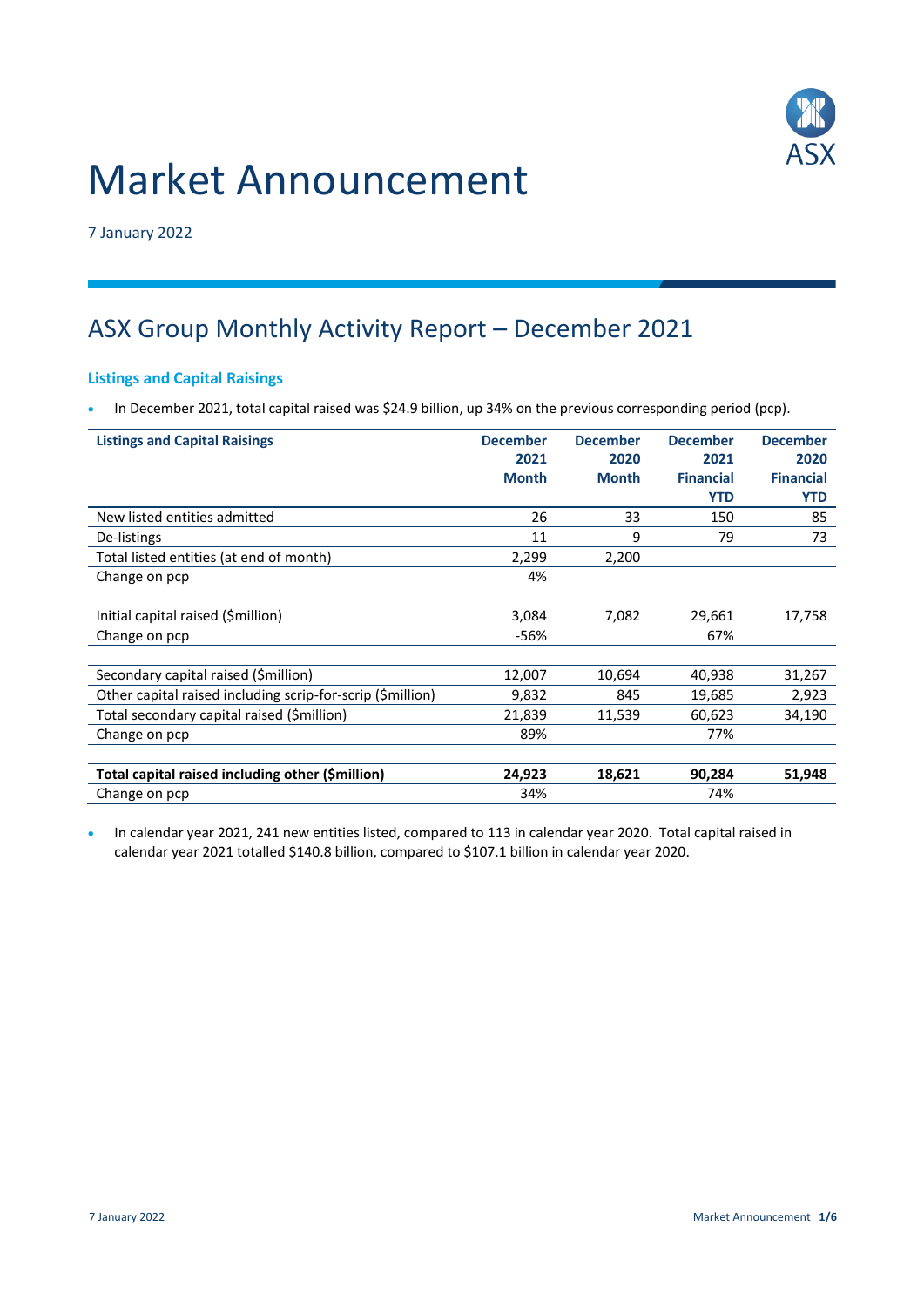

#### **Trading – Cash Markets (including equities, interest rate and warrant trades)**

- In December 2021, the average daily number of trades was up 14% on the pcp. The average daily value traded onmarket of \$5.7 billion was up 2% on the pcp.
- Volatility (as measured by the average daily movement in the All Ordinaries Index) was 0.5% in December, compared to 0.6% in the pcp.
- Future volatility (as measured by the S&P/ASX 200 VIX) in December was an average of 12.6 compared to 13.8 in the pcp.

| <b>Cash Markets</b>                                            | <b>December</b> | <b>December</b> | <b>December</b>  | <b>December</b>  |
|----------------------------------------------------------------|-----------------|-----------------|------------------|------------------|
|                                                                | 2021            | 2020            | 2021             | 2020             |
|                                                                | <b>Month</b>    | <b>Month</b>    | <b>Financial</b> | <b>Financial</b> |
|                                                                |                 |                 | <b>YTD</b>       | <b>YTD</b>       |
| Total trading days                                             | 21              | 21              | 130              | 130              |
| (Cash market includes equity, warrant and interest rate market |                 |                 |                  |                  |
| transactions)                                                  |                 |                 |                  |                  |
| Cash market volume                                             |                 |                 |                  |                  |
| <b>Total trades</b>                                            | 33,103,553      | 29,103,252      | 213,187,353      | 194,108,802      |
| Change on pcp                                                  | 14%             |                 | 10%              |                  |
| Average daily trades                                           | 1,576,360       | 1,385,869       | 1,639,903        | 1,493,145        |
| Change on pcp                                                  | 14%             |                 | 10%              |                  |
| Cash market value                                              |                 |                 |                  |                  |
| Open trading (\$billion)                                       | 74.512          | 77.461          | 530.428          | 530.608          |
| Auctions trading (\$billion)                                   | 35.897          | 31.486          | 212.521          | 178.164          |
| Centre Point (\$billion)                                       | 9.263           | 8.887           | 62.382           | 53.050           |
| On-market value                                                | 119.672         | 117.834         | 805.331          | 761.822          |
| Change on pcp                                                  | 2%              |                 | 6%               |                  |
| Trade reporting* (\$billion)                                   | 18.577          | 17.138          | 124.262          | 110.354          |
|                                                                |                 |                 |                  |                  |
| Total cash market value (\$billion)                            | 138.249         | 134.972         | 929.593          | 872.176          |
| Change on pcp                                                  | 2%              |                 | 7%               |                  |
| On-market average daily value (\$billion)                      | 5.699           | 5.611           | 6.195            | 5.860            |
| Change on pcp                                                  | 2%              |                 | 6%               |                  |
|                                                                |                 |                 |                  |                  |
| Total average daily value (\$billion)                          | 6.583           | 6.427           | 7.151            | 6.709            |
| Change on pcp                                                  | 2%              |                 | 7%               |                  |
| Average value per trade (\$)                                   | 4,176           | 4,638           | 4,360            | 4,493            |
| Change on pcp                                                  | $-10%$          |                 | $-3%$            |                  |
|                                                                |                 |                 |                  |                  |
| All Ordinaries Index (average daily movement)                  | 0.5%            | 0.6%            |                  |                  |
| Change on pcp                                                  | $-0.1%$         |                 |                  |                  |
| S&P/ASX 200 VIX (average daily value)                          | 12.6            | 13.8            |                  |                  |
| Change on pcp                                                  | $-8%$           |                 |                  |                  |
|                                                                |                 |                 |                  |                  |

\*Trade reporting means the value of trades executed outside the order book of ASX that is subsequently reported to ASX for publication

 In calendar year 2021, the average daily number of trades was 1,587,513, which was 8% lower than in calendar year 2020, and the average daily value traded on-market was \$5.9 billion, which was 8% lower.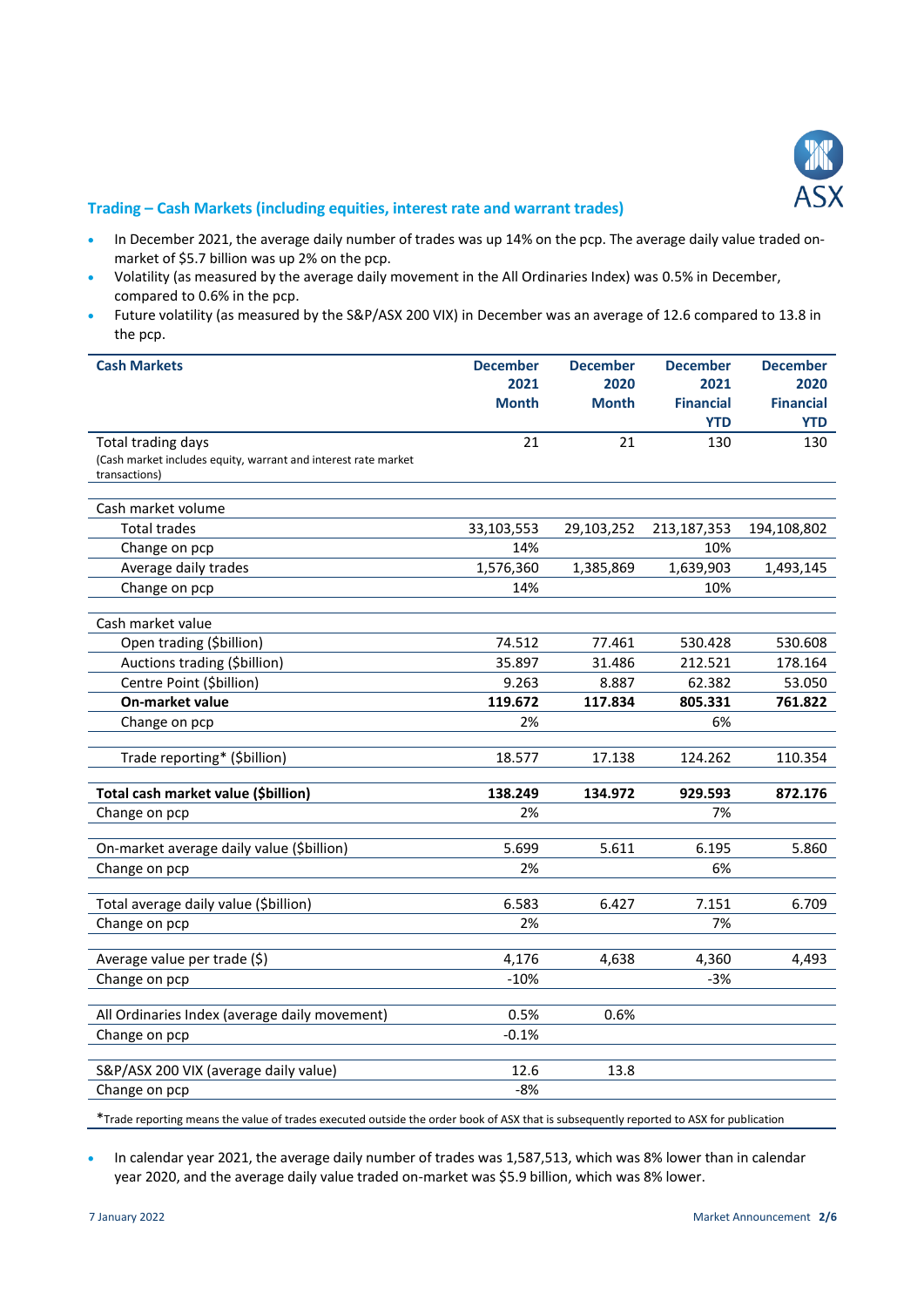

### **Trading – Futures**

 In December 2021, average daily futures volume was down 17% and average daily options volume was down 60% on the pcp. Total average daily futures and options on futures volumes was down 17% on the pcp.

| <b>Futures</b>                                               | <b>December</b> | <b>December</b> | <b>December</b>  | <b>December</b>  |
|--------------------------------------------------------------|-----------------|-----------------|------------------|------------------|
|                                                              | 2021            | 2020            | 2021             | 2020             |
|                                                              | <b>Month</b>    | <b>Month</b>    | <b>Financial</b> | <b>Financial</b> |
|                                                              |                 |                 | <b>YTD</b>       | <b>YTD</b>       |
| Futures and options total trading days                       | 21              | 21              | 130              | 130              |
| (includes interest rate, ASX SPI 200, commodities and energy |                 |                 |                  |                  |
| contracts)                                                   |                 |                 |                  |                  |
| Futures volume                                               |                 |                 |                  |                  |
| <b>Total contracts</b>                                       | 12,229,123      | 14,690,195      | 66,692,144       | 72,616,745       |
| Change on pcp                                                | $-17%$          |                 | -8%              |                  |
| Average daily contracts                                      | 582,339         | 699,533         | 513,016          | 558,590          |
| Change on pcp                                                | $-17%$          |                 | -8%              |                  |
|                                                              |                 |                 |                  |                  |
| Options on futures volume                                    |                 |                 |                  |                  |
| <b>Total contracts</b>                                       | 8,993           | 22,316          | 63,845           | 134,392          |
| Change on pcp                                                | $-60%$          |                 | $-52%$           |                  |
| Average daily contracts                                      | 428             | 1,063           | 491              | 1,034            |
| Change on pcp                                                | $-60%$          |                 | $-53%$           |                  |
|                                                              |                 |                 |                  |                  |
| Total futures and options on futures volume                  |                 |                 |                  |                  |
| <b>Total contracts</b>                                       | 12,238,116      | 14,712,511      | 66,755,989       | 72,751,137       |
| Change on pcp                                                | $-17%$          |                 | -8%              |                  |
| Average daily contracts                                      | 582,767         | 700,596         | 513,508          | 559,624          |
| Change on pcp                                                | $-17%$          |                 | -8%              |                  |

 In calendar year 2021, average daily futures and options on futures volume was 538,301, which was 11% lower than in calendar year 2020.

Volume of futures trading by individual contract is available at the following link: <https://www2.asx.com.au/content/dam/asx/documents/unlinked-docs/finance-reports/2021/monthly-futures-markets-report-211231.pdf>

#### **Clearing – OTC Markets**

 In December 2021, the notional value of OTC interest rate derivative contracts centrally cleared was \$184.823 billion, compared to \$814.632 billion in the pcp.

| <b>OTC Markets</b>                       | <b>December</b><br>2021<br><b>Month</b> | <b>December</b><br>2020<br><b>Month</b> | <b>December</b><br>2021<br><b>Financial</b> | <b>December</b><br>2020<br><b>Financial</b> |
|------------------------------------------|-----------------------------------------|-----------------------------------------|---------------------------------------------|---------------------------------------------|
|                                          |                                         |                                         | <b>YTD</b>                                  | <b>YTD</b>                                  |
| Total notional cleared value (\$billion) | 184.823                                 | 814.632                                 | 1.916.308                                   | 3,779.591                                   |
| Change on pcp                            | $-77%$                                  |                                         | $-49%$                                      |                                             |
| Open notional cleared value (\$billion)  | 3,457.492                               | 4,039.552                               |                                             |                                             |
| (at end of month)                        |                                         |                                         |                                             |                                             |
| Change on pcp                            | $-14%$                                  |                                         |                                             |                                             |

 In calendar year 2021, the notional value of OTC interest rate derivative contracts centrally cleared was \$3,336.820 billion compared to \$9,174.682 billion in calendar year 2020.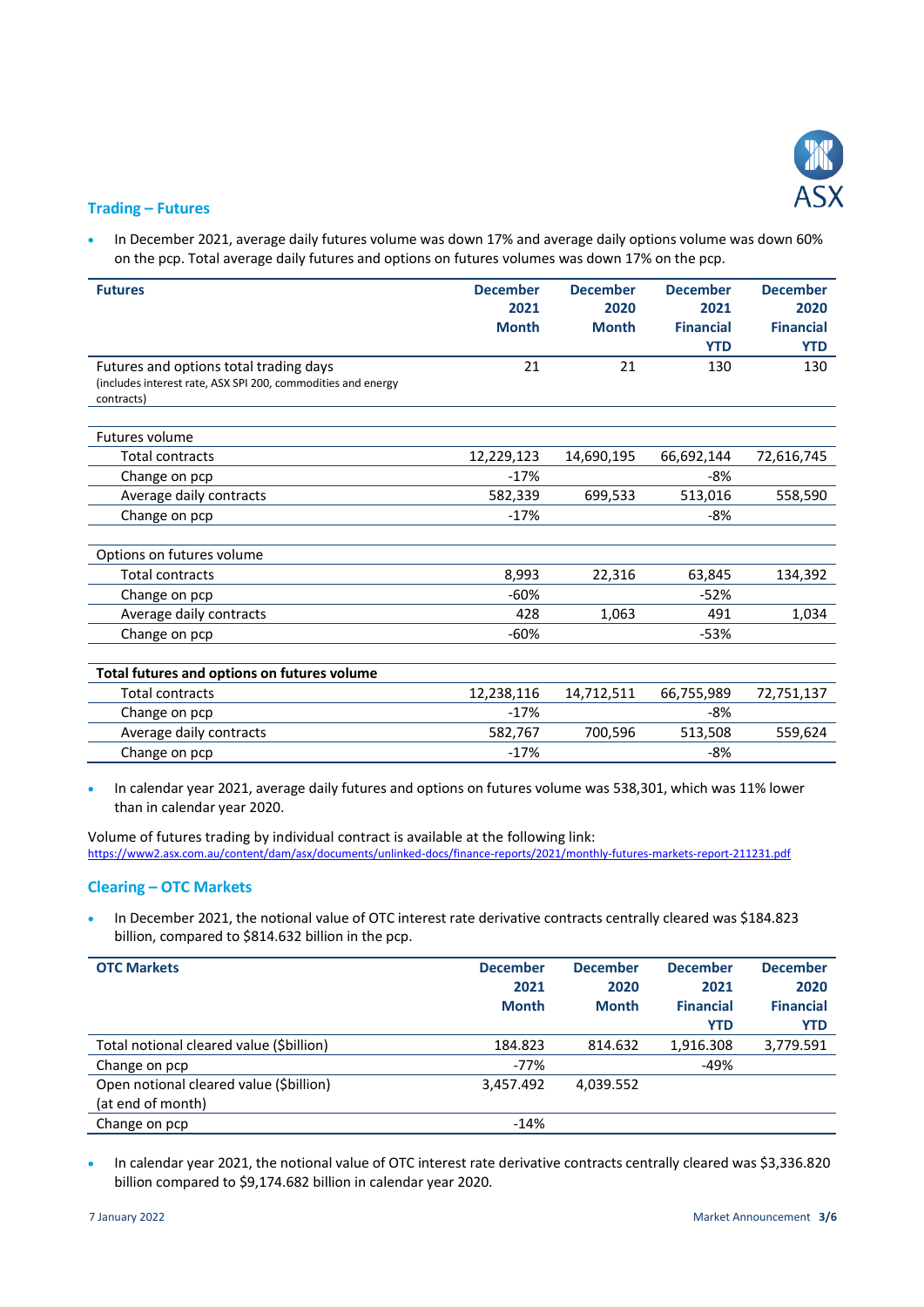

#### **Trading – Equity Options**

• In December 2021, single stock options average daily contracts traded were down 6% and index options average daily contracts traded were up 23% on the pcp.

| <b>Equity Options</b>                                    | <b>December</b><br>2021 | <b>December</b><br>2020 | <b>December</b><br>2021 | <b>December</b><br>2020 |
|----------------------------------------------------------|-------------------------|-------------------------|-------------------------|-------------------------|
|                                                          | <b>Month</b>            | <b>Month</b>            | <b>Financial</b>        | <b>Financial</b>        |
|                                                          |                         |                         | <b>YTD</b>              | <b>YTD</b>              |
|                                                          |                         |                         |                         |                         |
| Exchange-traded options total trading days               | 21                      | 21                      | 130                     | 130                     |
| (includes single stock equity options and index options) |                         |                         |                         |                         |
|                                                          |                         |                         |                         |                         |
| Single stock equity options volume                       |                         |                         |                         |                         |
| Total contracts                                          | 4,421,521               | 4,690,994               | 28,612,513              | 29,123,774              |
| Change on pcp                                            | -6%                     |                         | $-2\%$                  |                         |
| Average daily contracts                                  | 210,549                 | 223,381                 | 220,096                 | 224,029                 |
| Change on pcp                                            | -6%                     |                         | $-2%$                   |                         |
|                                                          |                         |                         |                         |                         |
| Index options volume                                     |                         |                         |                         |                         |
| Total contracts                                          | 451,972                 | 366,650                 | 2,560,663               | 2,825,756               |
| Change on pcp                                            | 23%                     |                         | -9%                     |                         |
| Average daily contracts                                  | 21,522                  | 17,460                  | 19,697                  | 21,737                  |
| Change on pcp                                            | 23%                     |                         | -9%                     |                         |

• In calendar year 2021, the average daily number of single stock options was 221,951, which was 7% lower and the average daily number of index options was 19,931, which was 37% lower than in calendar year 2020.

# **Clearing – Exchange-Traded Markets**

 Participant margin balances held on balance sheet at month-end totalled \$11.6 billion in December 2021, compared to \$12.3 billion in December 2020.

| <b>ASX Clearing Corporation</b>                        | <b>December</b> | <b>December</b> | <b>December</b>  | <b>December</b>  |
|--------------------------------------------------------|-----------------|-----------------|------------------|------------------|
| <b>Collateral Balances - At End of Month</b>           | 2021            | 2020            | 2021             | 2020             |
|                                                        | <b>Month</b>    | <b>Month</b>    | <b>Financial</b> | <b>Financial</b> |
|                                                        |                 |                 | YTD              | <b>YTD</b>       |
| Cash margins held on balance sheet:                    |                 |                 |                  |                  |
| - ASX Clear (\$billion)                                | 0.7             | 0.7             |                  |                  |
| - ASX Clear (Futures) (Sbillion)                       | 10.2            | 11.3            |                  |                  |
| Cash equivalents held on balance sheet - ASX Clear     | 0.7             | 0.3             |                  |                  |
| (Futures) (\$billion)                                  |                 |                 |                  |                  |
| Total cash margins held on balance sheet               | 11.6            | 12.3            |                  |                  |
| Change on pcp                                          | -6%             |                 |                  |                  |
|                                                        |                 |                 |                  |                  |
| Collateral cash cover held off balance sheet (equities | 3.4             | 3.3             |                  |                  |
| and guarantees) – ASX Clear (\$billion)                |                 |                 |                  |                  |
| Change on pcp                                          | 3%              |                 |                  |                  |
|                                                        |                 |                 |                  |                  |
| Total billable cash market value cleared (Sbillion)    | 127.373         | 126.741         | 870.965          | 826.392          |
| Change on pcp                                          | 0%              |                 | 5%               |                  |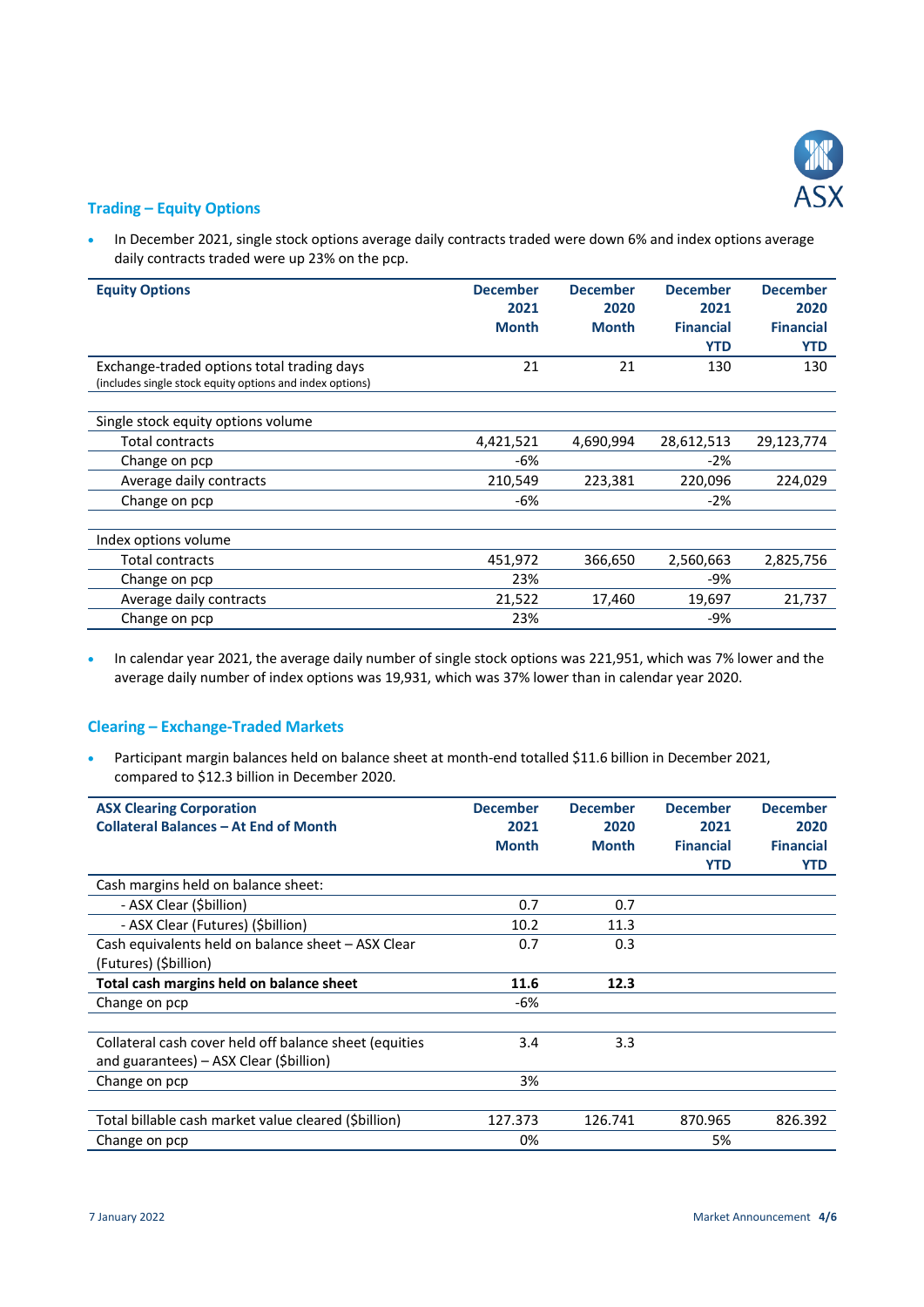

#### **Settlement**

- The value of securities held in CHESS was 16% higher than the pcp. The number of dominant settlement messages in December 2021 was 7% lower than the pcp.
- The value of securities held in Austraclear was 8% higher than the pcp.

| <b>ASX Settlement</b>                                    | <b>December</b><br>2021<br><b>Month</b> | <b>December</b><br>2020<br><b>Month</b> | <b>December</b><br>2021<br><b>Financial</b><br><b>YTD</b> | <b>December</b><br>2020<br><b>Financial</b><br><b>YTD</b> |
|----------------------------------------------------------|-----------------------------------------|-----------------------------------------|-----------------------------------------------------------|-----------------------------------------------------------|
| Value of CHESS holdings - period end (\$billion)         | 2,775.1                                 | 2,390.1                                 |                                                           |                                                           |
| Change on pcp                                            | 16%                                     |                                         |                                                           |                                                           |
|                                                          |                                         |                                         |                                                           |                                                           |
| Dominant settlement messages (million)                   | 1.778                                   | 1.912                                   | 11.139                                                    | 11.514                                                    |
| Change on pcp                                            | $-7%$                                   |                                         | $-3%$                                                     |                                                           |
| <b>Austraclear Settlement and Depository</b>             |                                         |                                         |                                                           |                                                           |
| Austraclear securities holdings - period end (\$billion) | 2.790.8                                 | 2,583.7                                 |                                                           |                                                           |
| Change on pcp                                            | 8%                                      |                                         |                                                           |                                                           |

# **Participants**

During the month of December, there were no admissions or resignations.

| <b>ASX Market Participants 1</b>                     | <b>December</b><br>2021<br><b>Month</b> | <b>December</b><br>2020<br><b>Month</b> |  |
|------------------------------------------------------|-----------------------------------------|-----------------------------------------|--|
| New admissions                                       |                                         |                                         |  |
| Resignations and removals                            | Ω                                       | 0                                       |  |
| Market/Clearing/Settlement Participants at month end | 105                                     | 109                                     |  |
| <b>ASX Futures Participants</b>                      |                                         |                                         |  |
| New admissions                                       |                                         |                                         |  |
| Resignations and removals                            | 0                                       | 0                                       |  |
| Trading/Clearing Participants at month end           | 47                                      | 48                                      |  |

<sup>1</sup> Figures exclude Special Settlement Participants set up to effect a specific corporate action as their participation is only temporary.